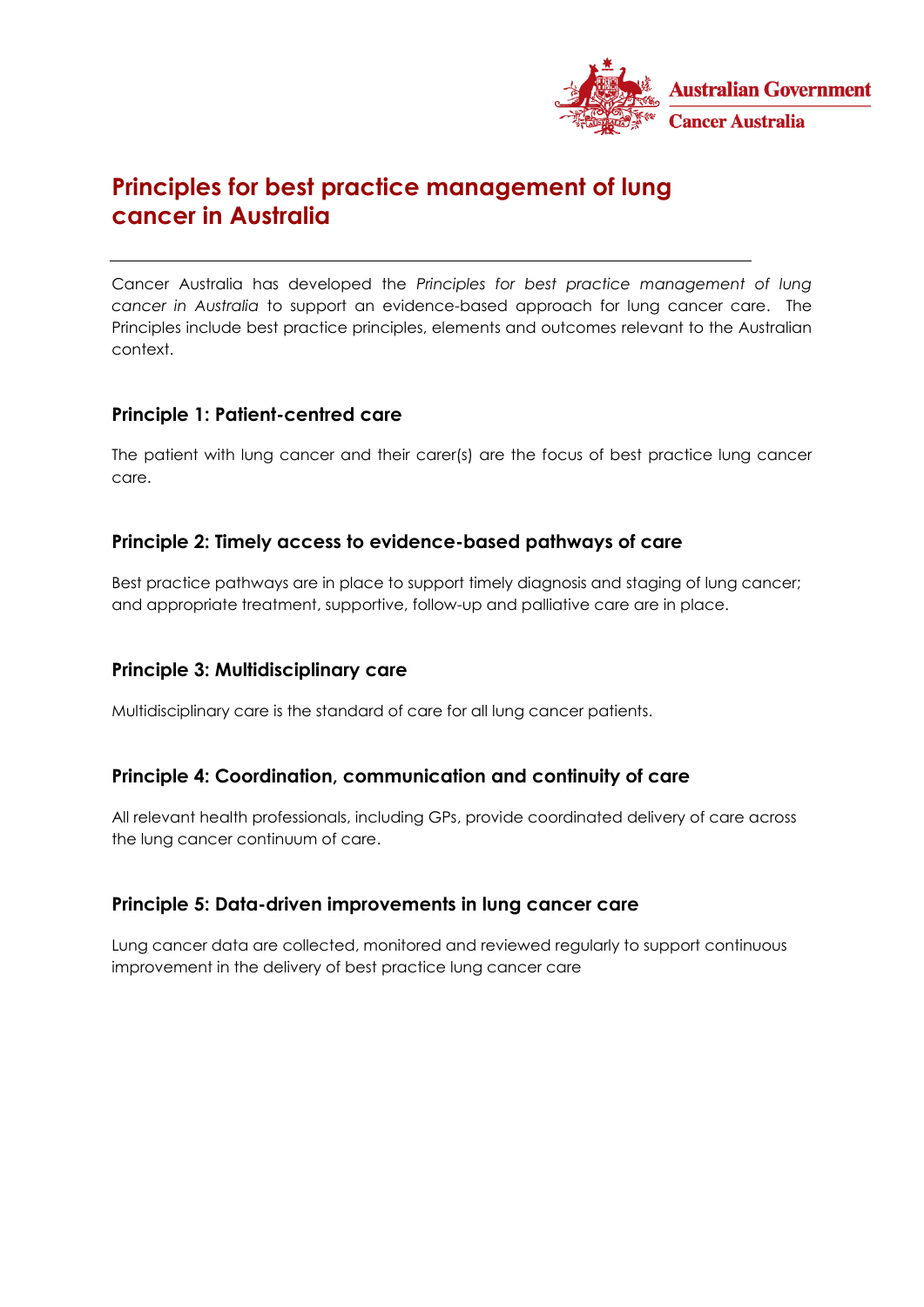# **Principle 1: Patient-centred care**

The patient with lung cancer and their carer(s) are the focus of best practice lung cancer care.

- All patients with lung cancer and their carer(s) should be provided with evidence-based information relevant to their clinical and supportive care needs, across the cancer care continuum, to support timely shared decision making
- Delivery of lung cancer care considers patient circumstances, beliefs, preferences and supportive care needs

## **Elements**: **Outcomes:**

• The patient with lung cancer and their carer(s) feel supported, informed and respected across the cancer pathway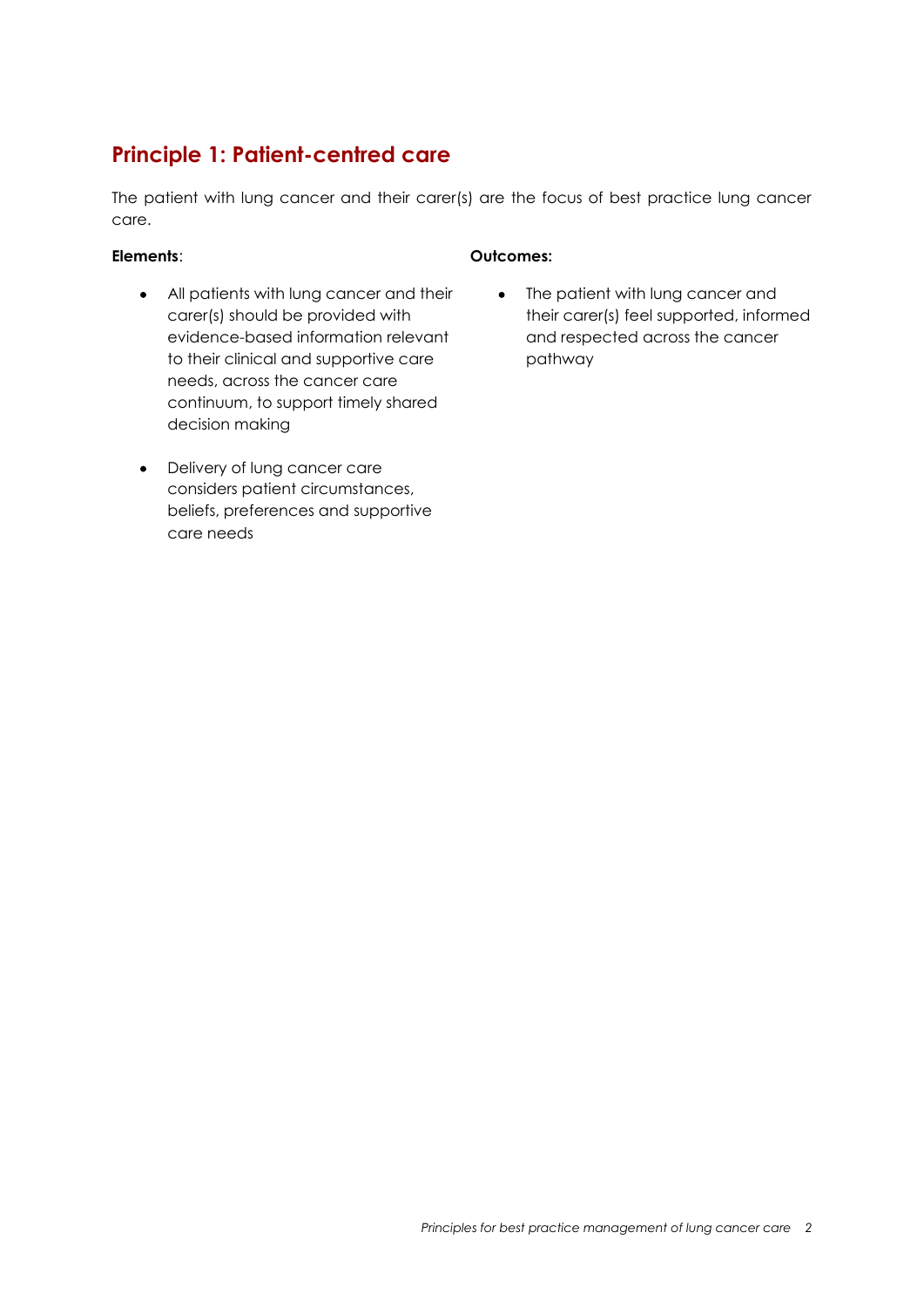# **Principle 2: Timely access to evidence-based pathways of care**

Best practice pathways are in place to support timely diagnosis and staging of lung cancer; and appropriate treatment, supportive, follow-up and palliative care are in place.

- Patients with suspected lung cancer should have access to all critical components of the lung cancer pathway appropriate to diagnosis and staging
- General Practitioners should assess, investigate and refer patients with symptoms that may be lung cancer according to best practice evidence (*Investigating symptoms of lung cancer: a guide for GPs*) 1
- Services should have clearly documented pathways and facilitate timely and streamlined referral of patients with suspected lung cancer into the specialist lung cancer team for diagnosis, staging and treatment
- Clearly defined evidence-based treatment pathways for patient with lung cancer should be developed according to disease stage
- All patients with a diagnosis of lung cancer should be considered for clinical trial participation

### **Elements**: **Outcomes:**

- All patients have timely access to all critical components of the lung cancer pathway regardless of location and service delivery setting
- Clearly defined pathways are in place for lung cancer diagnosis that include access to PET and EBUS
- All patients with potentially curable lung cancer are referred for assessment by a surgeon with expertise in thoracic/lung cancer surgery
- Palliative care is introduced early when treatment has non-curative intent

1. Cancer Australia. *Investigating symptoms of lung cancer: a guide for GPs.* Cancer Australia, Surry Hills, NSW, 2012, available at [www.canceraustralia.gov.au](http://www.canceraustralia.gov.au/)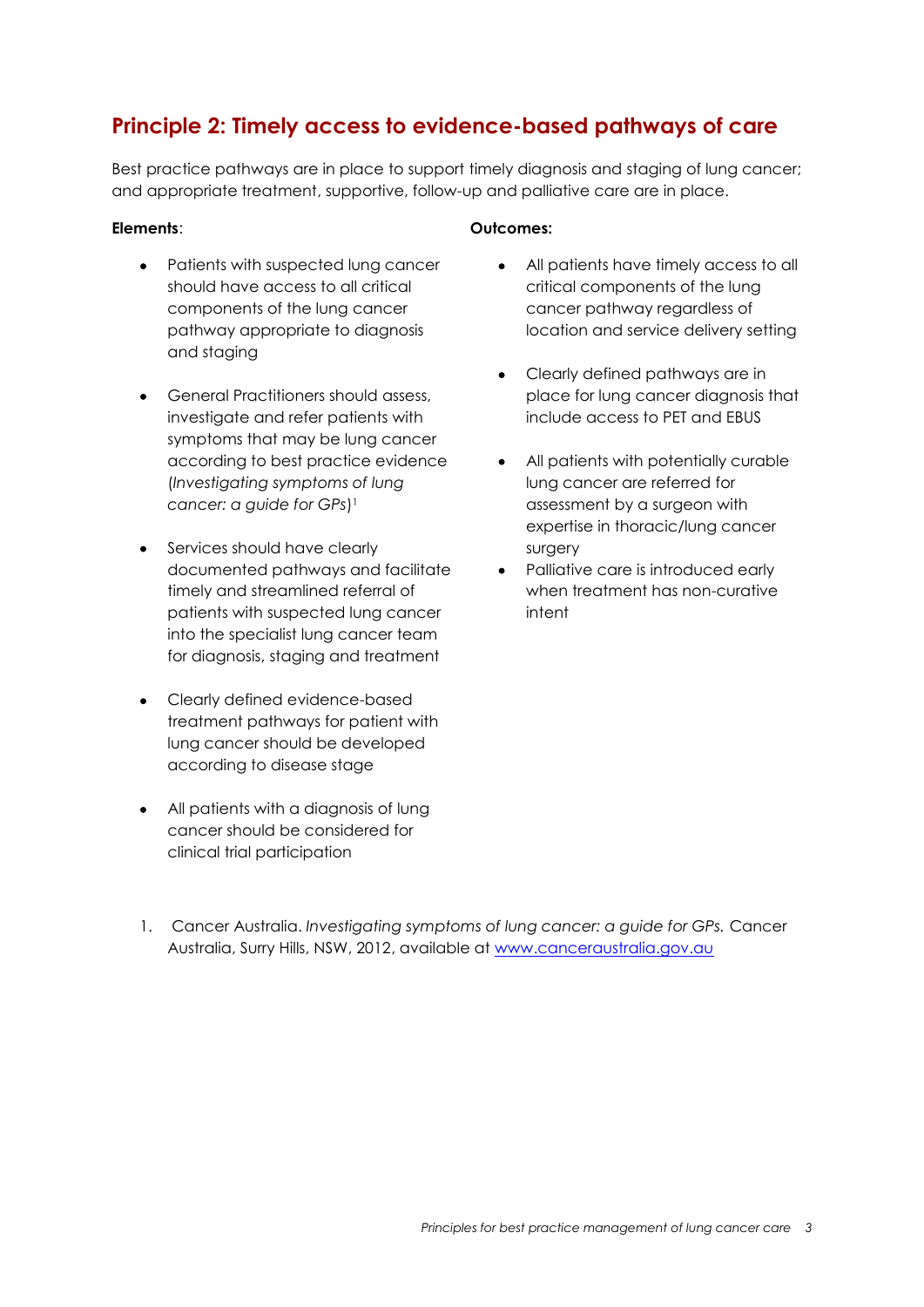# **Principle 3: Multidisciplinary care**

Multidisciplinary care\* is the standard of care for all lung cancer patients.

- All patients should be considered by a lung cancer MDT regardless of location and delivery setting
- The outcome of treatment recommendations of the MDT should be clearly documented
- The outcome of the MDT should be discussed with the patient and a treatment plan agreed

### **Elements**: **Outcomes:**

- All patients, regardless of their disease stage, have access to all relevant treatment and supportive care options
- All patients are fully informed of their treatment choices and are supported to have input into their treatment plan
- An agreed treatment plan is documented and communicated with all members of the treatment team and GP

\* Multidisciplinary care should be delivered according to best practice principles identified in Cancer Australia's document: *Multidisciplinary meetings for cancer care*, *a guide for health service providers,* available at [www.canceraustralia.gov.au](http://www.canceraustralia.gov.au/)

The disciplines represented by the core lung multidisciplinary team (MDT) should at the minimum include respiratory medicine, radiology, pathology, nuclear medicine, thoracic surgery, medical and radiation oncology, palliative care, cancer nursing/cancer care coordination and supportive care/allied health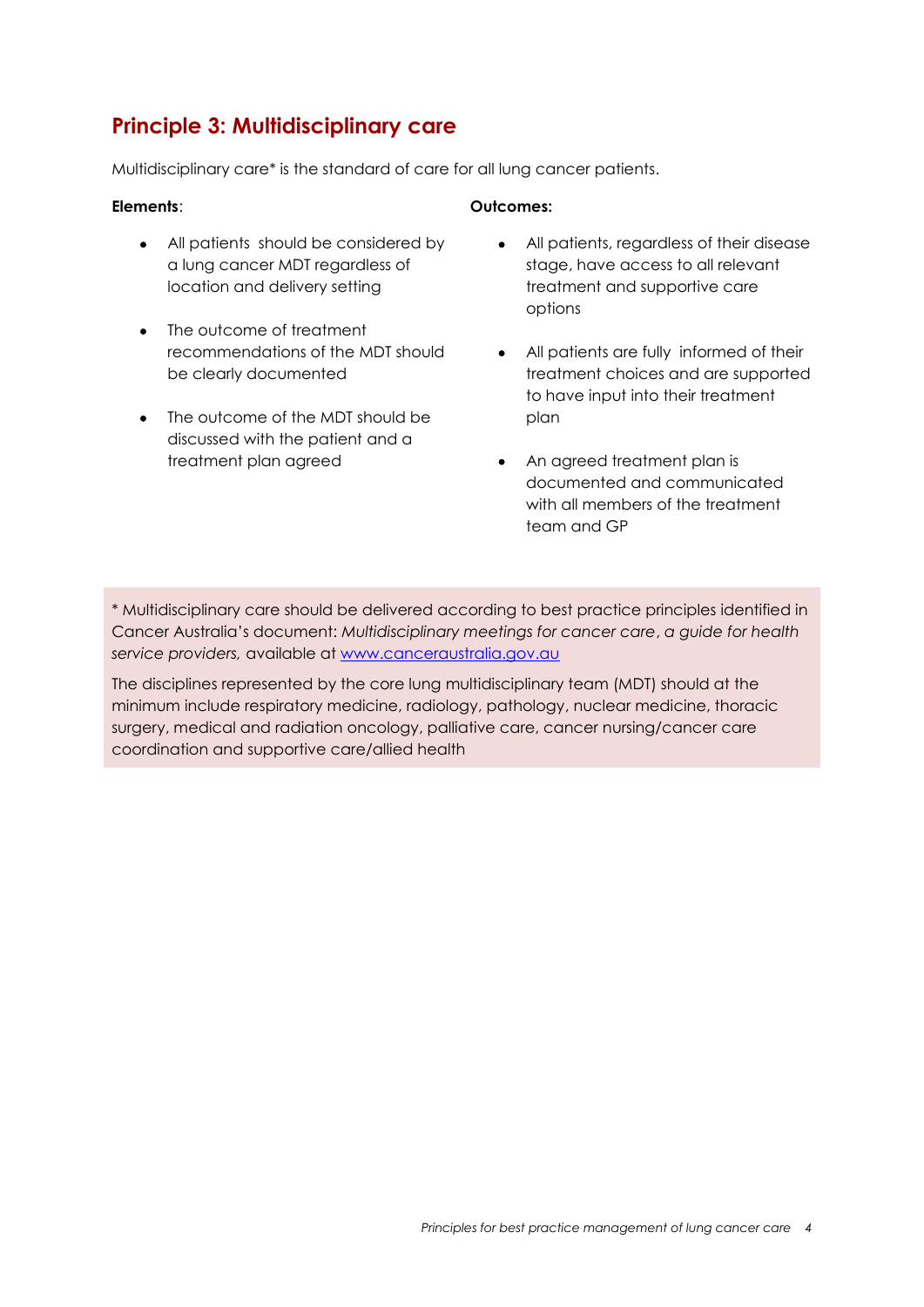# **Principle 4: Coordination, communication and continuity of care**

All relevant health professionals, including GPs, provide coordinated delivery of care across the lung cancer continuum of care.

- A care plan\* should be developed for every lung cancer patient, which integrates the delivery of care across services and settings including a nominated key point of contact and entry point back into the system
- At a systems level, services should implement processes that support timely communication, continuity and coordination of care

### **Elements**: **Outcomes:**

- Patients have well-coordinated lung cancer care tailored to their needs
- Systems are established to facilitate timely and effective information exchange

\* The care plan should include all aspects of care e.g. treatment summary, supportive care, and follow-up care (including effects of treatment). The care plan should be reviewed regularly, and any changes over time should be communicated to the team.